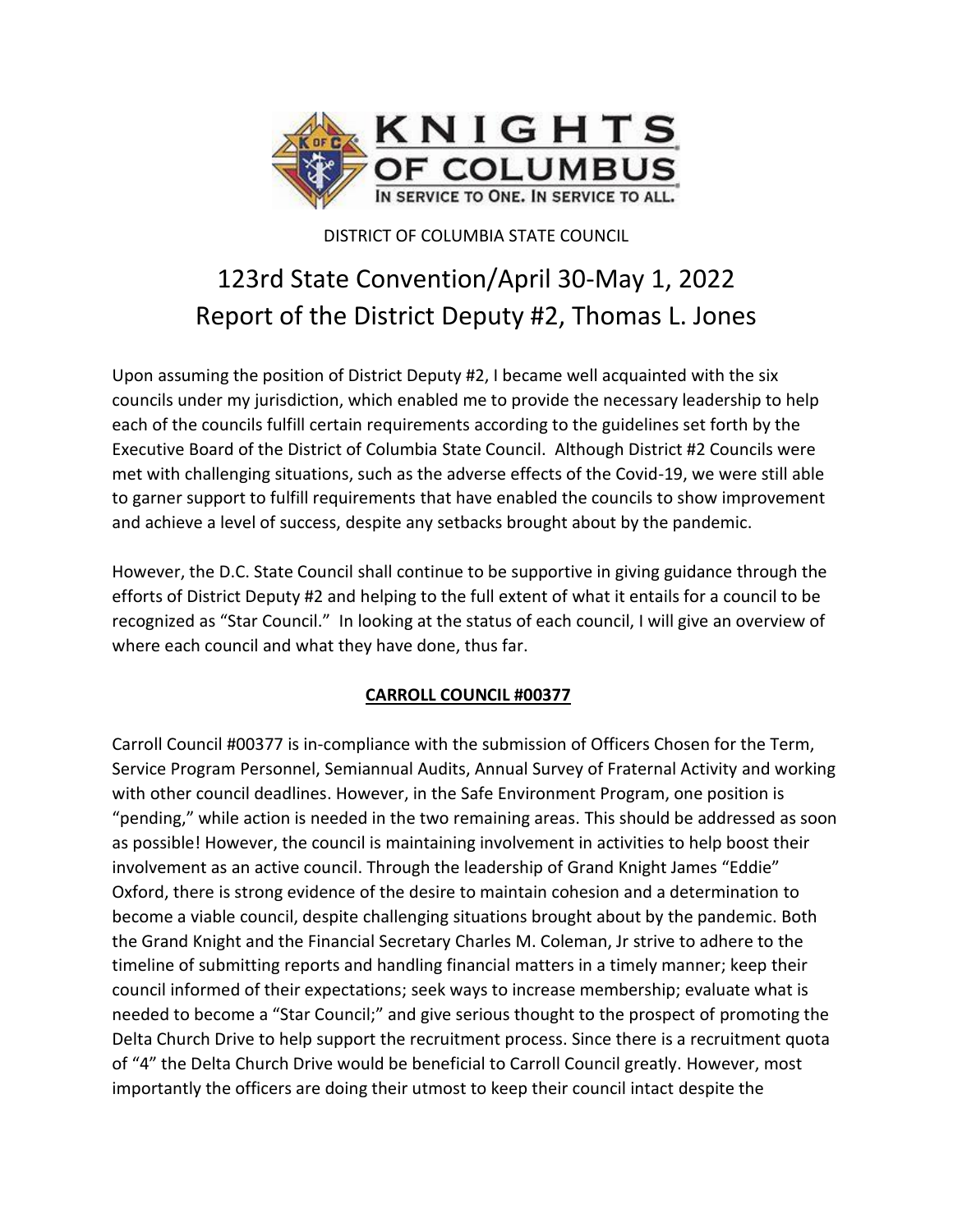persistent obstacles they face, accordingly. St. Gabriel's Church, where Carroll Council #00377 meets, partnered with Nativity's "Friday Knight Fish Fry" and the "Establishment of a Round Table." Carroll Council #00377 takes pride in their support and promotion of "Coats for Kids," Special Olympics, Food for families, Thanksgiving and Christmas baskets for needy families. In support of my recommendations for improvement, it is suggested that Carroll Council #00377 should do the following: continue being a cohesive unit by seeking additional candidates to assume positions of leadership as officers and directors; seek ways of holding "In-Person" meetings; and adopt a model for Faith in Action. The leadership of Grand Knight James "Eddie" Oxford Jr has demonstrated that Carroll Council #00377 can overcome all odds and possibly aspire to achieve "Star Council" recognition!

# **KEANE COUNCIL #00353**

Keane Council #00353 was recently assigned to District #2, and I am proud to point out that both Grand Knight Peter Gervais and Financial Secretary Robert Newman are working in support of their council. Keane Council #00353 is in-compliance with the submission of the Report of Officers Chosen for the Term and the Report of Service Program Personnel. However, the last two Semiannual Audits, the Annual Survey of Fraternal Activity, and the Safe Environment Program will be addressed accordingly. This breakdown was due to the adverse effects of Covid-19, and the placement of Grand Knight Peter Gervais in the leadership position to bring about unity, stability and cohesiveness. The council officers do meet regularly with their membership to plan for programs, activities, events and point out their expectations, such as membership growth through fundraisers, and the inclusion of Faith in Action programs. The membership quota for this council is "10" and the Delta Church Drive would be very beneficial. Council officers are aware of what it takes to become a "Star Council," and they do their best to address this understanding despite the challenges they have faced as a council during the pandemic. The council promotes "Coats for Kids," provides Thanksgiving meals for the church community, as well as establishing "Round Tables at both Nativity and St. Gabriel's." Fr. Pawel Sass, the pastor of Nativity and Chaplain of Keane Council #353 is very much involved in council meetings, and they have invited guest speakers, such as the Faithful Navigator Venantius Chief Okey Onunaku of Washington Assembly #151, State Deputy Chris Pierno, and District Deputy #2. Quite recently, a very successful "Friday Knight Fish Fry" was held at Nativity during Lent, which was a council fundraiser. (This also served as a means of recruiting new members.) The event was very successful, because the sale of foods was very organized, with selected council members playing an important role in its operation. They also involved parish families in this event by having the youth of the parish provide the entertainment. And through this fundraiser, Keane Council #353 was able to support both Nativity and St. Gabriel's Church. Keane Council #353 also has a host of "Upcoming Activities," such as a Fraternal Benefits Knight on April 26 at St. JPII, Nominations for Council Officers, Degree Ceremonials on May 25 at St. JPII and a Blood Drive on May 28. Therefore, it is recommended that Keane Council #353 continue to encourage the members to work as a cohesive body in addressing areas that may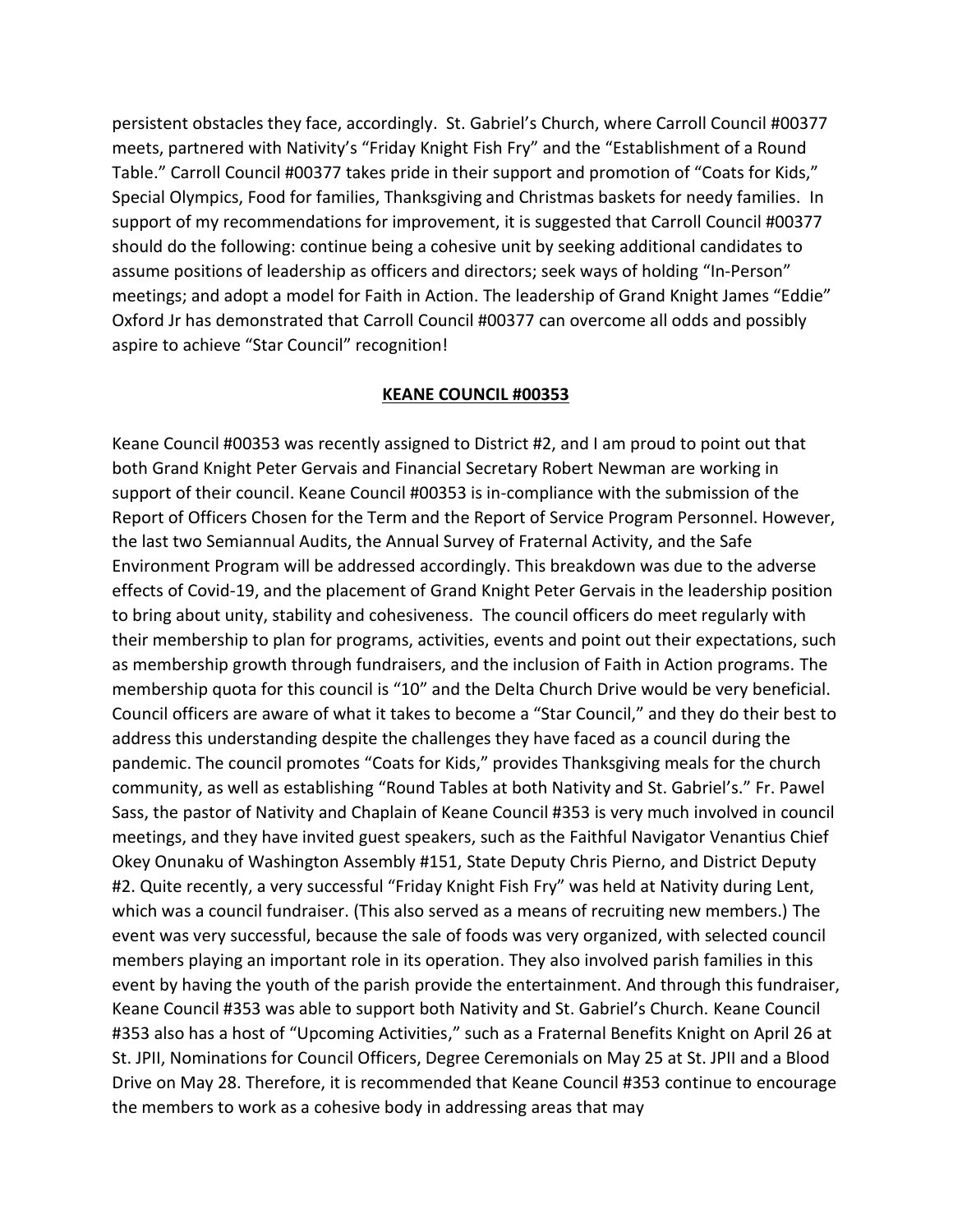require more support. Under the leadership of Grand Knight Peter Gervais, Keane Council #353 can possibly aspire to achieve "Star Council" recognition!

#### **DIVINE MERCY AFRICAN COUNCIL #17611**

Divine Mercy Council #17611 is one of the new councils assigned to District #2. Also, Grand Knight Venantius Chief Okey Onunaku garnered support from both the State Deputy and District Deputy #2 to make sure he had a representative corps of officers and directors to begin the process of becoming a viable council. (It is to be noted that Grand Knight Venantius Chief Okey Onunaku also accepted the position of Faithful Navigator of Washington Assembly 151, which brought about many challenges in getting the council up and running.) Nevertheless, Divine Mercy Council #17611 is in-compliance with the submission of the Report of Officers Chosen for the Term, Report of Service Program Personnel, Semiannual Audits for the Period, and the Annual Survey of Fraternal Activity. Also, this council is in-compliance with the Safe Environment Program. With support from D.C. State Executive Board, the Grand Knight was able to acquire the appointment of Keith Erubaemmy to assume the position of Financial Secretary. Presently, he is in the process of receiving additional training to assist him in the fulfillment of his financial secretarial duties and responsibilities. Despite the pandemic that is still upon us, Divine Mercy African Council #17611 manages to hold "In-Person" meetings to keep the members informed and carryout programs and activities that benefit the parish communities. Last fraternal year and with a membership quota of 3, there was also a net gain of one insured member. Currently, the Grand Knight has identified six candidates for membership, who may be participating in the upcoming Exemplification of the "Combined Degree." Also, the council will be promoting a Faith in Action Program model at St. Luke's. In addition, the Chaplain, Rev. Cornelius Kelechi Ejiogu, SSJ, is very supportive of the new council, where a Round Table has been established. Last fraternal year, the council was very productive in bringing about programs and activities, which enabled the council to receive the McGivney Award. The Grand Knight and his council officers continue striving for recognition for their involvement in council activities and events. We certainly commend the Grand Knight for his dedication and accepting the position to meet the needs of his council. Therefore, through his determination, he is demonstrating that Divine Mercy African Council #17611 can also possibly aspire to achieve "Star Council" recognition!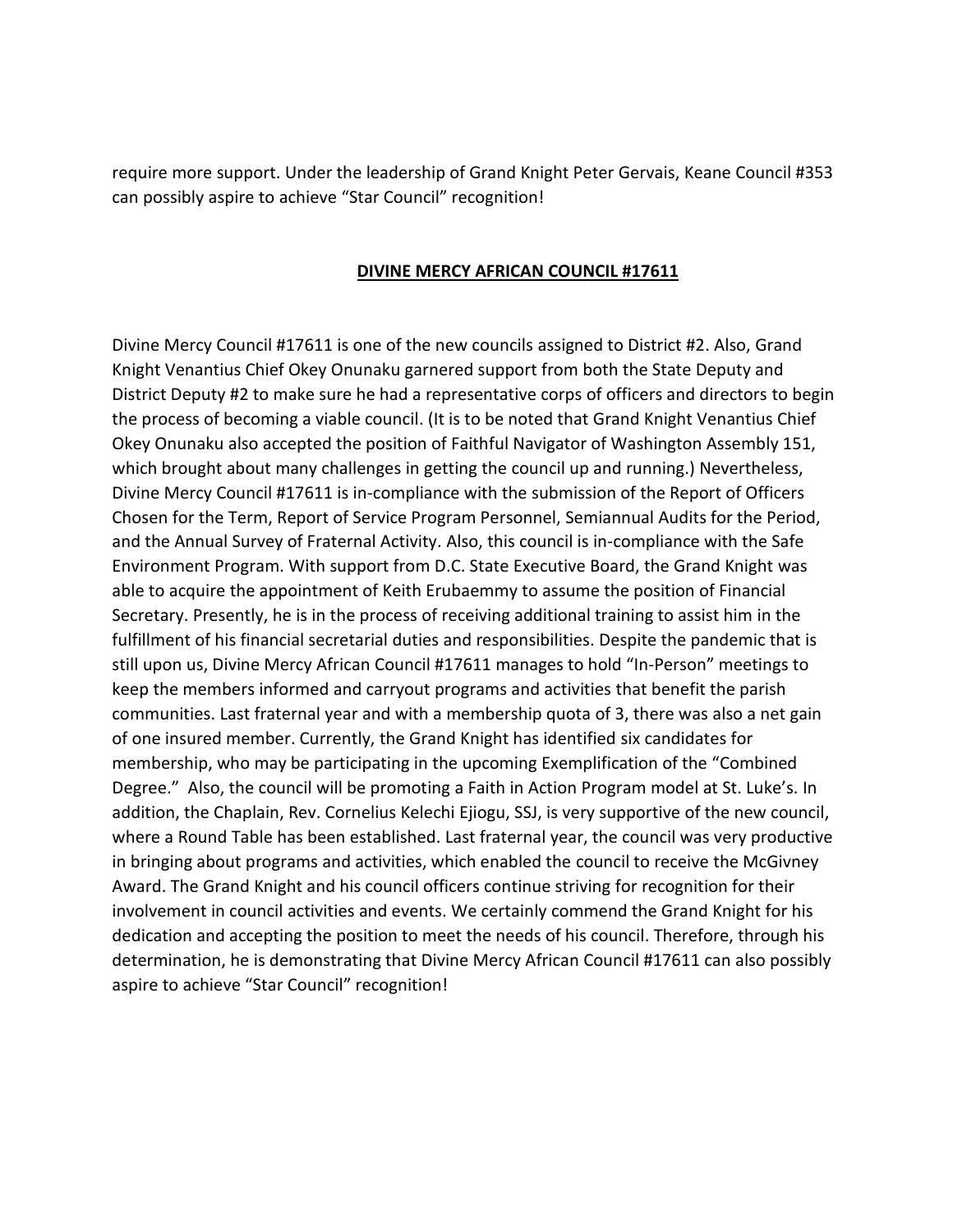# **ST. AUGUSTINE COUNCIL #15723**

Through the years, St. Augustine Council #15723 received much praise and awards recognition, under the leadership of Past Grand Knight Anthony Bigsby, including their efforts to be incompliance in all areas of achievement that enabled St. Augustine Council #15723 to receive recognition as a "Star Council!" However, due to the adverse effects of the Covid-19 pandemic, changes came about and many of the programs and activities were brought to a sudden halt, as with many other D.C. State Councils. Nevertheless, St. Augustine Council #15723 was able to recoup under the direction of Deputy Grand Knight Samuel B. Gaillard Jr. who is rallying his council members to regain their involvement and participation in council activities with support from Financial Secretary Ernest Hoosman. For example, the submission of reports includes the Report of Officers Chosen for the Term, the Report of Service Program Personnel, the Semiannual Audits, and the Annual Survey of Fraternal Activity. And in the Safe Environment Program, St. Augustine Council #15723 is In-Compliance. Moreover, the council is utilizing recruitment strategies to meet their membership quota of 3. Quite recently and on two different occasions, St. Augustine Council #15723 advanced two members through the Exemplification of "Combined Degrees" at St. John Paul II Shrine of which District Deputy #2 was a participant. Deputy Grand Knight Samuel B. Gaillard Jr. and council officers meet regularly with their pastor and Chaplain, Rev. Patrick Smith regarding council matters. Also, in my position as District Deputy #2, I have been in frequent contact with both the Deputy Grand Knight and the Financial Secretary regarding submission of required reports and financial obligations, and the outcome has been very positive. Deputy Grand Knight Samuel B. Gaillard Jr. is serving in a position of leadership, and he has represented his council well! Officers and Program Personnel Directors have been placed in key positions, and the outcome has been favorable. Also, it is duly noted that the Deputy Grand Knight has achieved much recognition for his leadership skills in promoting cohesiveness in bringing about council unity and viability. Since St. Augustine Council #15723 has proven itself in having had a rich history of accomplishments and achievements through awards recognition, it behooves the officers to bring St. Augustine Council #15723 back to its rightful place as a viable council, especially in all areas of leadership, and once again aspire to receive "Star Council" recognition!

# **ST. THOMAS MORE COUNCIL #11578**

St. Thomas More Council #11578 has consistently been in communication with District Deputy #2 regarding the adverse effects of covid-19, which has caused interruptions among the parish communities, especially in council gatherings at St. Thomas More Church. Nevertheless, through the efforts of Grand Knight Kenneth A. Berry and Financial Secretary Robert "Bob"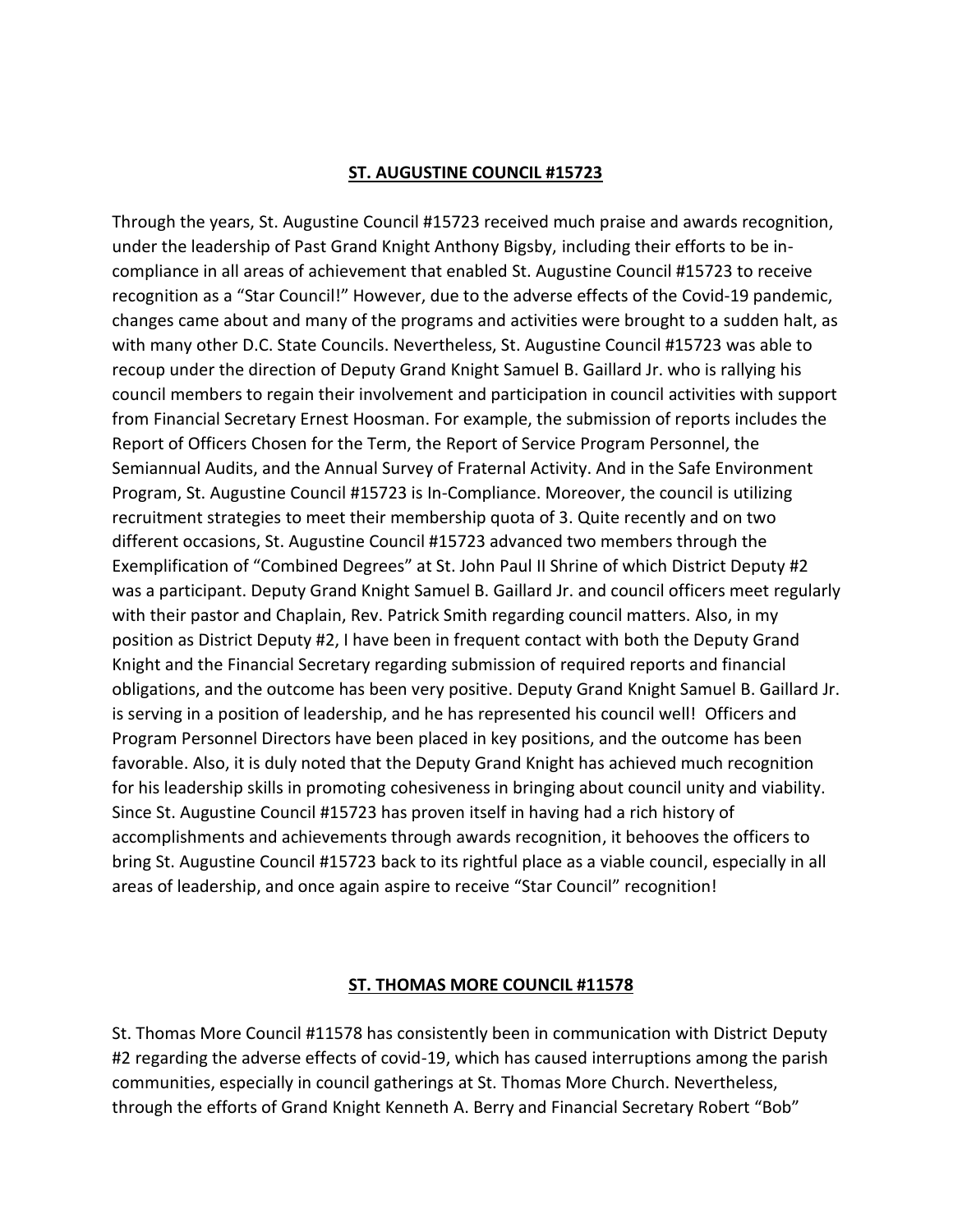Fuller, council deadlines have been addressed regarding the submissions of reports and financial obligations, accordingly, such as the submission of the Report of Officers Chosen for the Term, the Report of Service Program Personnel, Semiannual Audits, and the Annual Survey of Fraternal Activity. However, in the Safe Environment Program, St. Thomas More Council is not in-compliance, and necessary steps should be taken as soon as possible. Although it has been difficult to meet with all council officers, those who have been available were able to make a difference. For example, members of St. Thomas More Council #11578 came together to help support the parish in replenishing the pantry by storing food items and sharing food donations with the community. This support was very meaning to the parishioners. The parish is also promoting recruitment effort, in which it held a Delta Church Drive with support from District Deputy #2 during the Dr. Martin Luther King Celebration and Mass with Auxiliary Bishop Roy Campbell as the Celebrant. Moreover, the membership quota of 3 could possibly be met with additional support from the council members in their recruitment efforts. The support of the "Parish Pantry" is the Faith in Action program, and the council will be working with the parish, through the council. The Grand Knight and Financial Secretary are doing their best to keep council members involved. Although the effects of the pandemic have brought about a slowdown in council activities, which has hampered council meetings, Grand Knight Kenneth A. Berry and the Financial Secretary Robert "Bob" Fuller are using whatever means available, such as telephone conference to make the necessary contacts and to keep the members informed. During various times, the Financial Secretary has kept in contact with District Deputy #2 regarding the handling of required reports, upcoming D.C. State Council programs and the notification to the Field Agent of fallen brother Knights. Despite the difficulty the pandemic has brought about in meeting on a regular basis, St. Thomas More Council #11578 continues to demonstrate a positive outlook on their involvement in the community with hopes of resuming effective council activities and programs, so that they can also aspire to achieve "Star Council" recognition!

# **IMMACULATE CONCEPTION SHRINE COUNCIL #4944**

Shrine Council #4944 has been working very diligently to fulfill the guidelines according to the expectations of the D.C. State Council. Although the pandemic has had an adverse effect on council's plans and operations to a certain extent, Grand Knight Arthur H. Robinson has made certain that guidelines be fulfilled, such as the submission of the Report of Officers Chosen for the Term, the Report of Service Program Personnel, the Semiannual Audits, and the Annual Survey of Fraternal Activity with assistance from Financial Secretary Thomas L. Jones. However, Shrine Council is not in-compliance with the Safe Environment Program, and this will be addressed as soon as possible through the efforts of the Financial Secretary, who also serves as District Deputy #2. Thus far, the council is performing accordingly, and utilizes recruitment techniques thorough the Delta Church Drive at St. Francis de Sales Church. Recently, the Faith